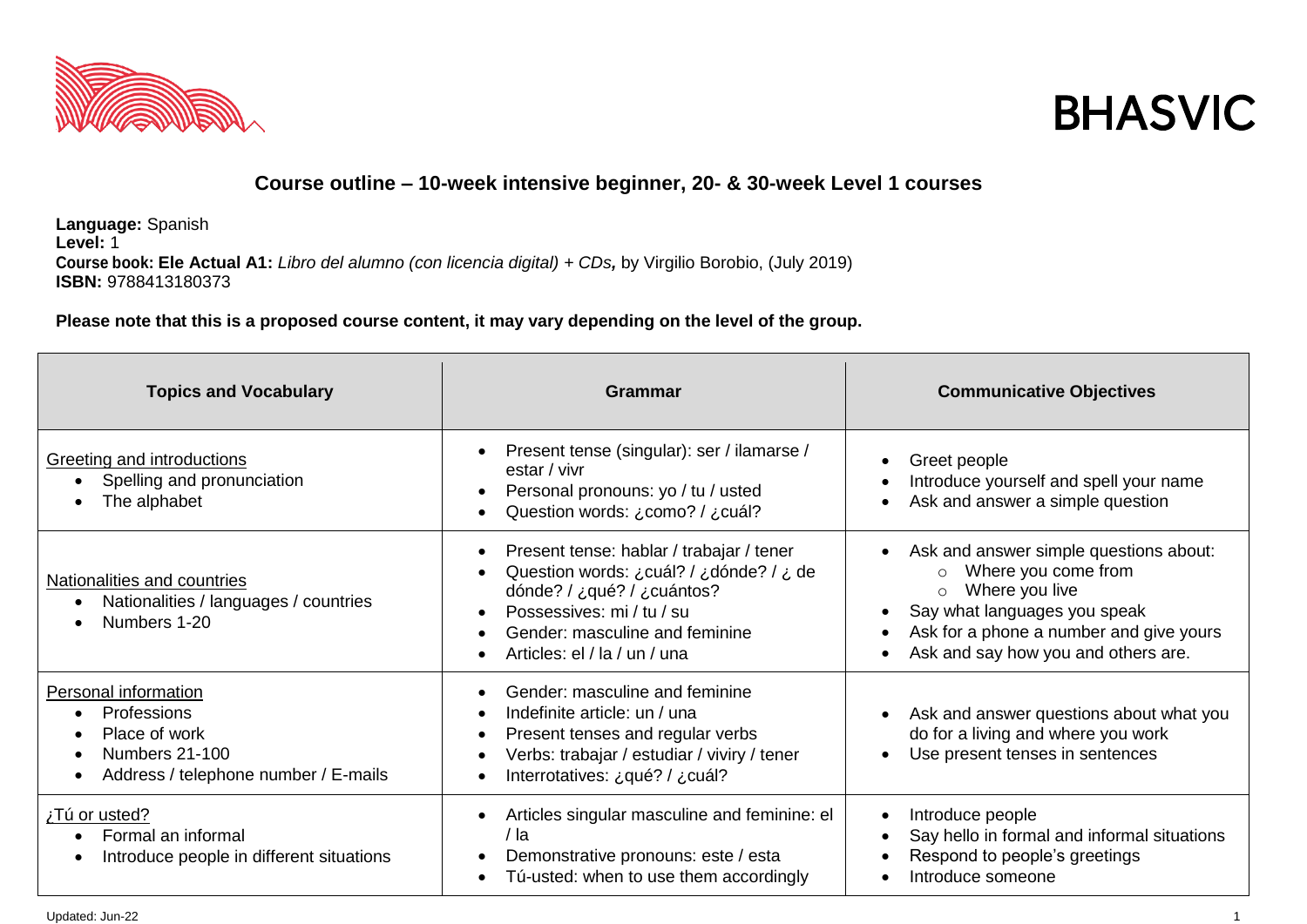

## **BHASVIC**

| <b>Topics and Vocabulary</b>                                                                                                                                                | <b>Grammar</b>                                                                                                                                                                                                                                                                                                                                                                                                                 | <b>Communicative Objectives</b>                                                                                                                                                                                        |
|-----------------------------------------------------------------------------------------------------------------------------------------------------------------------------|--------------------------------------------------------------------------------------------------------------------------------------------------------------------------------------------------------------------------------------------------------------------------------------------------------------------------------------------------------------------------------------------------------------------------------|------------------------------------------------------------------------------------------------------------------------------------------------------------------------------------------------------------------------|
| <b>Family and friends</b><br>Family members<br>$\bullet$<br><b>Marital status</b><br>Age<br>Peoples physical appearance<br>Colours<br>The character                         | Present tense (plural): ser / estar / tener<br>$\bullet$<br>Possessive adjectives singular and plural<br>Present tense verbs: estar / tener<br>(irregular)<br>Possessives: mi(s) / tu(s) / su(s)<br>Agreement adjective and noun<br>Interrogatives: ¿quién? / ¿cuántos? /<br>¿cuántas? / ¿cómo?                                                                                                                                | Talk about family and relationships<br>Introduce people<br>Ask information about family members and<br>marital status<br>Ask people how old they are using verb<br>tener<br>Describe people's physical appearance      |
| Object and shopping<br>General shopping expressions<br>Types of shops<br>Basic food items / fruit / vegetables etc<br>Quantities / weights / containers<br>Numbers 100-1000 | Verbs: vender / comprar / costar / querer<br>$\bullet$<br>Question words: ¿cuántos? / ¿cuántas? /<br>¿cuánto? / ¿cuánta?<br>Use of articles: el / la / los / las / un / una -<br>$os / -as$<br>Demonstrative adjectives: este / esta / estos<br>/ estas / ese / esa / esos / esas / aquel /<br>aquella / aquellos / aquellas<br>More interrogative: ¿cuántos? / ¿cuántas? /<br>¿quién? / ¿cómo?<br>Quantifiers: muy / bastante | Talk about types of shops / departments<br>Ask for food by weight and container<br>Say the ingredients for a recipe<br>Being able to ask a price in a shop<br>Being able to ask basic food and other stuff<br>in shops |
| My town, my city<br>Towns / cities<br>More numbers<br>Describe and locate a town on the map                                                                                 | Differences between ser and estar<br>$\bullet$<br>Preposition and adverbs: por / en / cerca<br>(de) / legos (de)<br>Interrogatives: ¿cuántos? / ¿dónde? /<br>¿porqué? / ¿cuál? / ¿porqué                                                                                                                                                                                                                                       | Talk about geographical situation / places<br>Describe a city using adjectives and their<br>opposites<br>Talk about citizens<br>Ask about the capital of places                                                        |
| My house, my room<br>Describe your house and furniture<br>Look for a house and descriptions                                                                                 | Verb: ser (descriptions)<br>Verb: estar (localisation)<br>Hay-está (n)<br>Prepositions and adverbs                                                                                                                                                                                                                                                                                                                             | Describe a house<br>Describe a room<br>Look for a house description and<br>understand adverts                                                                                                                          |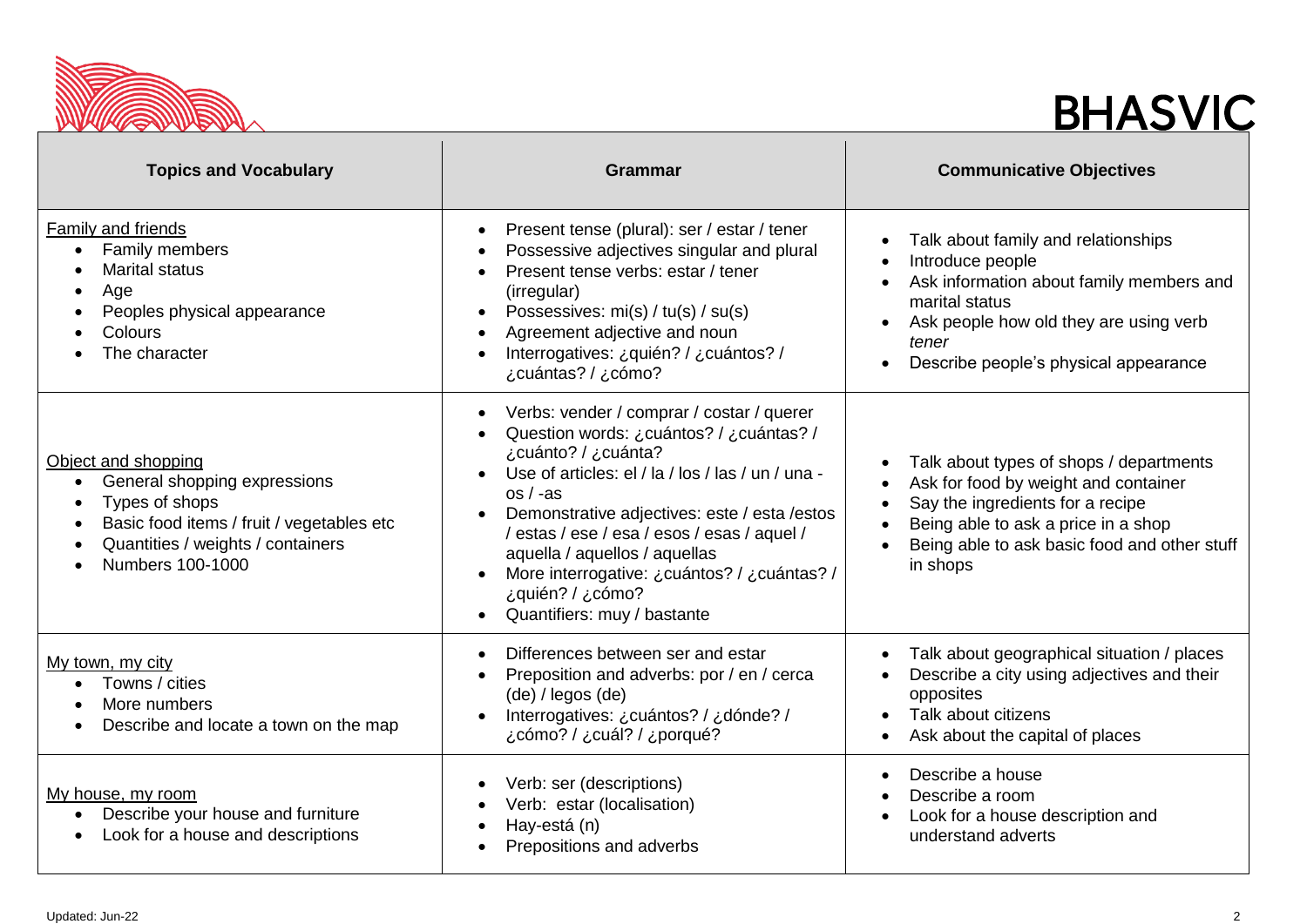

## **BHASVIC**

| <b>Topics and Vocabulary</b>                                                                                                                                      | <b>Grammar</b>                                                                                                                                                                                                                                                                                                                                          | <b>Communicative Objectives</b>                                                                                                                                         |
|-------------------------------------------------------------------------------------------------------------------------------------------------------------------|---------------------------------------------------------------------------------------------------------------------------------------------------------------------------------------------------------------------------------------------------------------------------------------------------------------------------------------------------------|-------------------------------------------------------------------------------------------------------------------------------------------------------------------------|
| Likes and dislikes<br>Free-time activities and leisure<br>Personal likes and dislikes                                                                             | Verbs: gustar / encantar (use and form)<br>$\bullet$<br>Direct object pronouns<br>Adverbs: también / tampoco / si / no                                                                                                                                                                                                                                  | Express likes and dislikes<br>Express agreements and disagreements<br>Talk about leisure and spare time                                                                 |
| My district and public timetables<br>Public places<br>$\bullet$<br>The time<br>Days of the week<br>Spanish public timetables<br>Months and seasons<br>The weather | Es / está / hay / tiene<br>$\bullet$<br>Quantifiers: mucho / mucha / muchos /<br>muchas / bastante(s) / poco / poca / pocos<br>/ pocas<br>My favourite place is<br>$\bullet$<br>Loque más / menos me gusta es (que)<br>Prepositions: a / de / por<br>$\bullet$<br>Present tense verbs: llover / nevar<br>Differences between muy and mucho<br>$\bullet$ | Describe a district and facilities<br><b>Express preferences</b><br>Ask and tell the time<br>Being able to talk about weather<br>Ask about timetables in public places. |
| Restaurant and food<br>Order a dish in a restaurant<br>$\bullet$<br>Understand Hispanic food and its<br>sociocultural aspect<br>Spanish gastronomy                | Verbs: pedir / poner<br>$\bullet$<br>Countable and uncountable nouns<br>Food and dishes vocabulary<br>$\bullet$                                                                                                                                                                                                                                         | Being able to order food in a restaurant                                                                                                                                |
| <u>Jobs</u><br>Means of transport<br>Work conditions                                                                                                              | Present tense irregulars: irvoler / hacer /<br>$\bullet$<br>salir<br>Frequency adverbs: siempre / normalmente<br>/ a menudo / aveces / nunca                                                                                                                                                                                                            | Talk about how often we do things.<br>Talk about transports<br>٠                                                                                                        |
| The weekend<br>Sports and leisure<br>Home duties                                                                                                                  | Frequency adverbs: una / vez / dos / veces<br>$\bullet$<br>al día / cada tres días<br>Quantifiers: mucho / bastante / poco<br>$\bullet$<br>Interrogatives: ¿cómo?<br>Verb: venir<br>Prepositions: dea / desdehasta / en / a<br>/ por                                                                                                                    | Talk about weekends<br>Give opinions                                                                                                                                    |